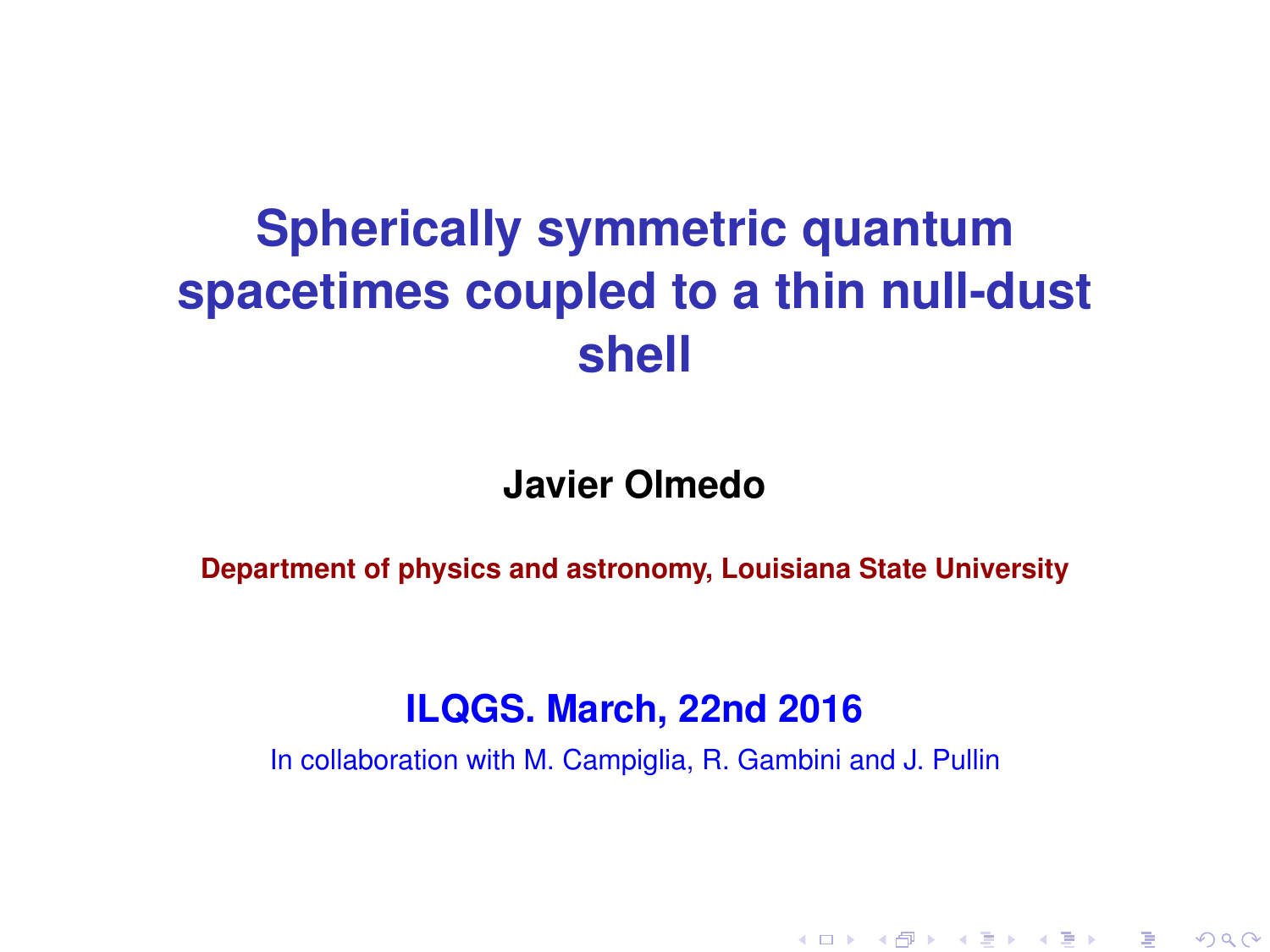# Plan of the talk

- 1) Introduction.
- 2) Classical description and Dirac observables.
- 3) Self-gravitating quantum shell.
	- a) Consistent Dirac quantization (Abelian scalar constraint)
	- b) Quantum Dirac (parametrized) observables.
	- c) Immediate physical consequences (singularity resolution).
- 5) Conclusions.
- 6) Discussion and outlook.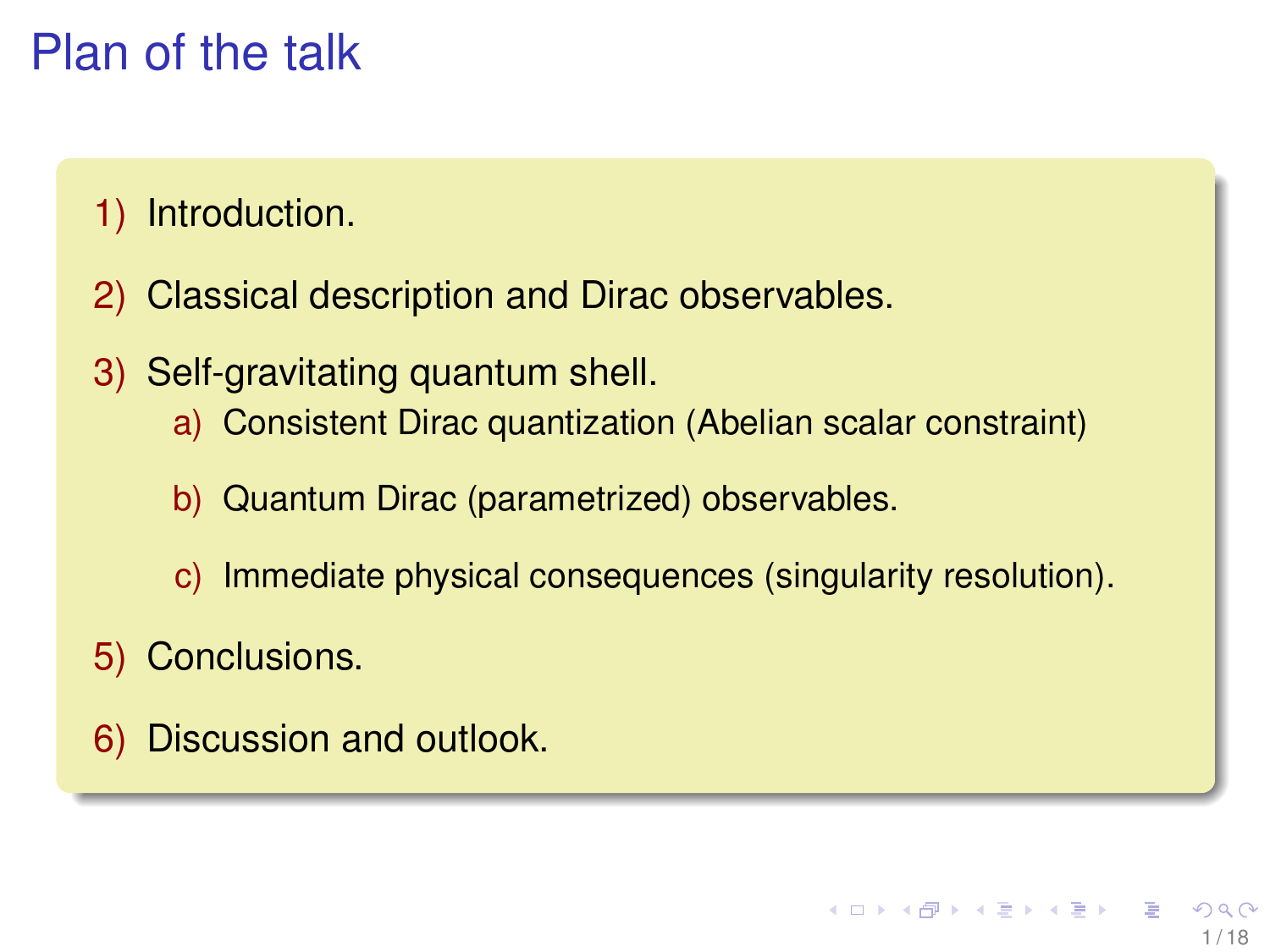## **Introduction**

#### 1) Spherically symmetric spacetimes:

- a) Gravitational collapse.
- b) Black hole physics: formation, singularity,



$$
dE = \frac{\kappa}{8\pi} dA + \Omega dJ + \Phi dQ, \quad T_{\mathsf{H}} = \frac{\kappa}{2\pi}, \quad S_{\mathsf{BH}} = \frac{A}{4},
$$

evaporation (Hawking radiation) and information loss paradox.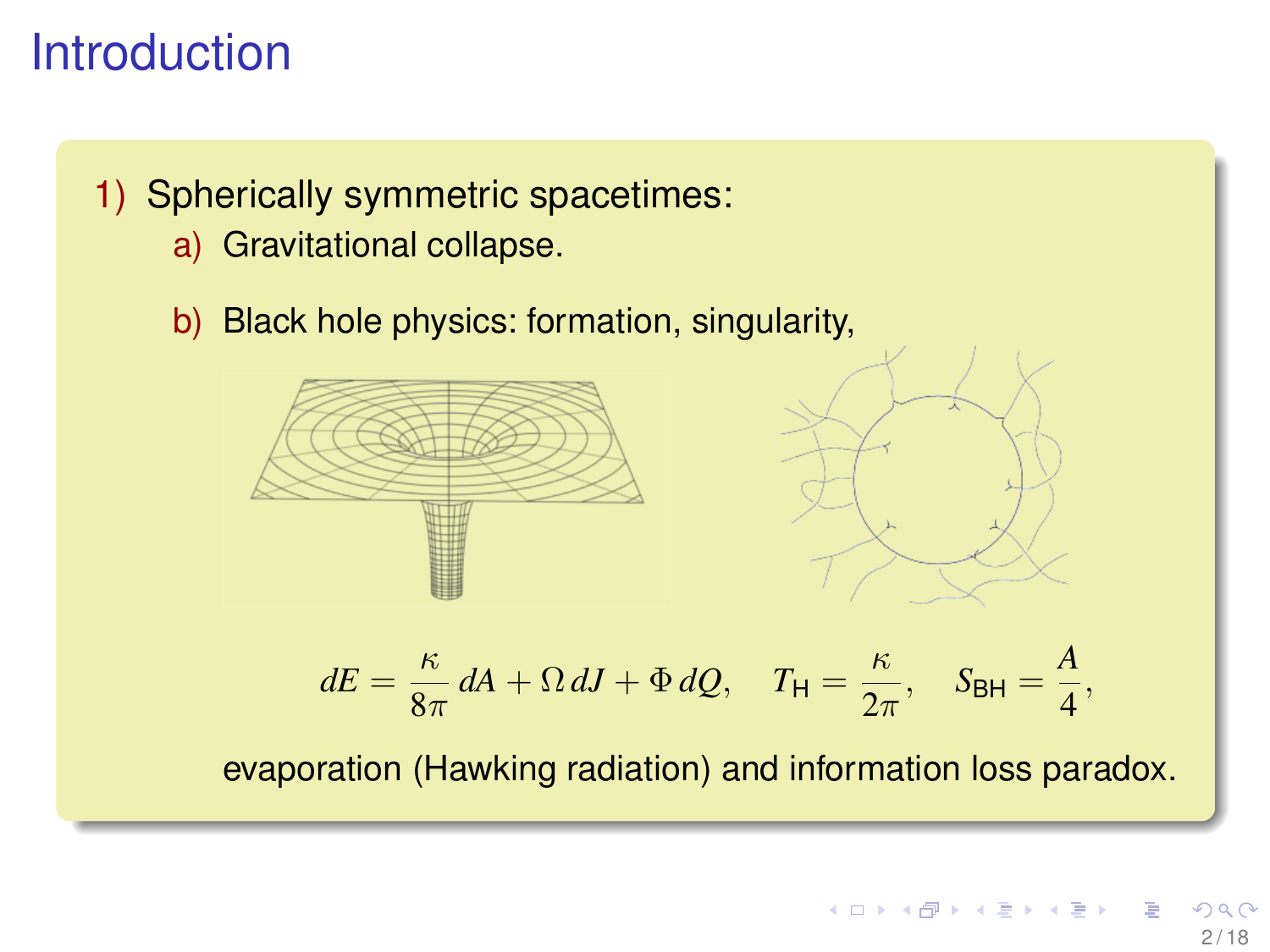# **Introduction**

2) Massless scalar field (Choptuik).

- 3) Thin null-dust shell (Louko, Whiting and Friedman). Quantization: (Hájícek, Kiefer)
	- a) Embedding geometrical variables.
	- b) Partial quantization in the neighbor of the shell.



c) Selfadjointness of the true Hamiltonian prevents eternal black formation: bouncing shells.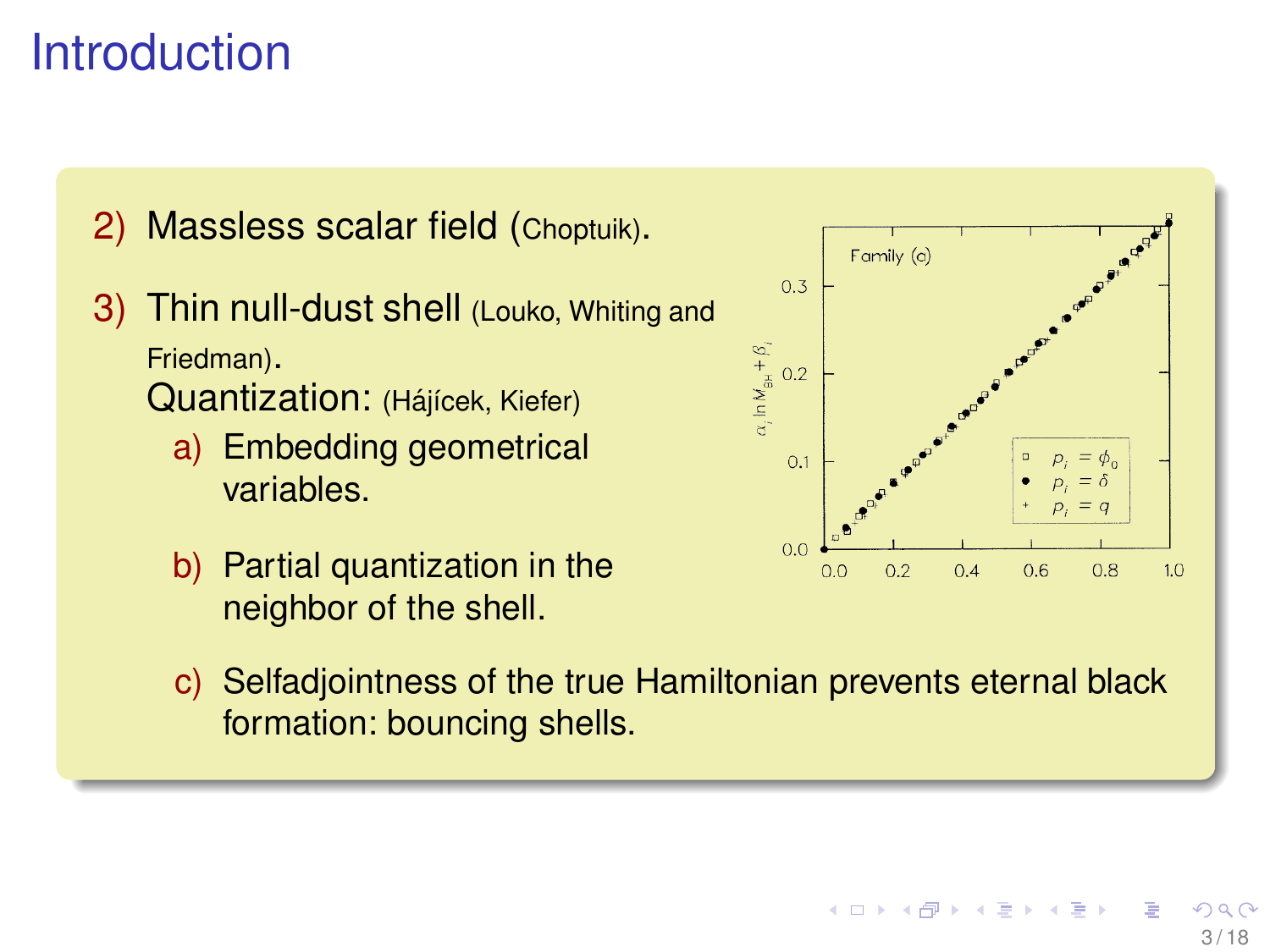#### Classical system: Ashtekar variables

1) Phase space 
$$
(K_x(x), E^x(x))
$$
,  $(K_\varphi(x), E^\varphi(x))$  and  $(r, p)$ .

- 2) Spatial metric:  $dh^2 = \frac{(E^\varphi)^2}{|E^\chi|}$  $\frac{E^{\varphi}/2}{|E^{\chi}|}dx^2 + |E^{\chi}|d\Omega^2$
- 3) The Hamiltonian is a linear combination of constraints

$$
H(N) := \int dx \, N \left[ \frac{((E^x)')^2}{8\sqrt{|E^x|} E^\varphi} - \frac{E^\varphi}{2\sqrt{|E^x|}} - 2K_\varphi \sqrt{|E^x|} K_x - \frac{E^\varphi K_\varphi^2}{2\sqrt{|E^x|}} - \frac{\sqrt{|E^x|} (E^x)' (E^\varphi)'}{2(E^\varphi)^2} + \frac{\sqrt{|E^x|} (E^x)''}{2E^\varphi} + \frac{\sqrt{|E^x|}}{E^\varphi} np \delta(x - r) \right],
$$
\n(1)  
\n
$$
H_x(N^x) := \int dx \, N^x \left[ E^\varphi K_\varphi' - (E^x)' K_x - p \delta(x - r) \right].
$$

fulfilling the algebra

$$
\{H_x(N^x), H_x(\tilde{N}^x)\} = H_x\left(N^x(\tilde{N}^x)' - (N^x)'\tilde{N}^x\right), \{H(N), H_r(N^x)\} = H(N^xN'),
$$
  

$$
\{H(N), H(\tilde{N})\} = H_x\left(\frac{E^x}{(E^{\varphi})^2} \left[N\tilde{N}' - N'\tilde{N}\right]\right).
$$
 (3)

4 / 18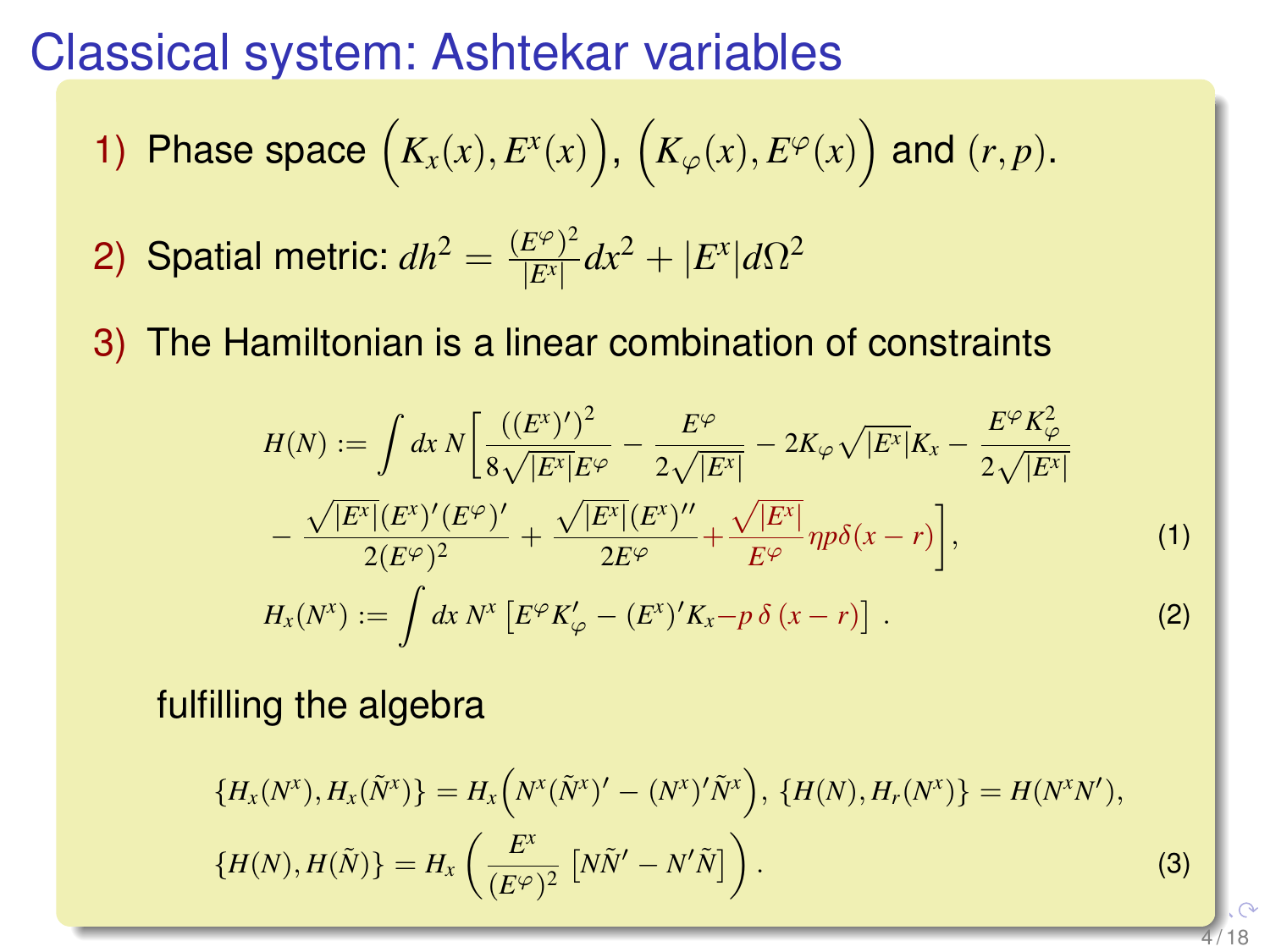## Classical system: new constraint algebra

4) We Abelianize the scalar constraint (as in vacuum)

$$
\tilde{H} = \frac{(E^{x})'}{E^{\varphi}}H - 2K_{\varphi}\frac{\sqrt{|E^{x}|}}{E^{\varphi}}H_{x}, \quad N_{\text{new}} = \frac{E^{\varphi}}{(E^{x})'}N, \quad N_{\text{new}}^{x} = N^{x} + 2K_{\varphi}\frac{\sqrt{|E^{x}|}}{(E^{x})'}N. \quad (4)
$$

The total Hamiltonian with boundary terms now reads

$$
H_T = \int dx \left[ -N'_{\text{new}} \left( -\sqrt{|E^x|} \left( 1 + K_{\varphi}^2 \right) + \frac{\left( (E^x)' \right)^2 \sqrt{|E^x|}}{4 \left( E^{\varphi} \right)^2} + F(r) p \Theta(x - r) \right) + N''_{\text{new}} \left[ - (E^x)' K_x + E^{\varphi} K'_{\varphi} - p \delta(x - r) \right] \right] + N_+ \left( F(r) p + 2M \right) + N_- 2M, \tag{5}
$$

where

$$
F(r) = \sqrt{E^x} \left( \eta \left( E^x \right)' \left( E^{\varphi} \right)^{-2} + 2K_{\varphi} \left( E^{\varphi} \right)^{-1} \right) |_{x=r}.
$$
 (6)

The constraint algebra is  $\{ \tilde{H}(N_{\rm new}), \tilde{H}(\tilde{N}_{\rm new}) \}~=~0$  and the usual one with the diffeomorphism constraint.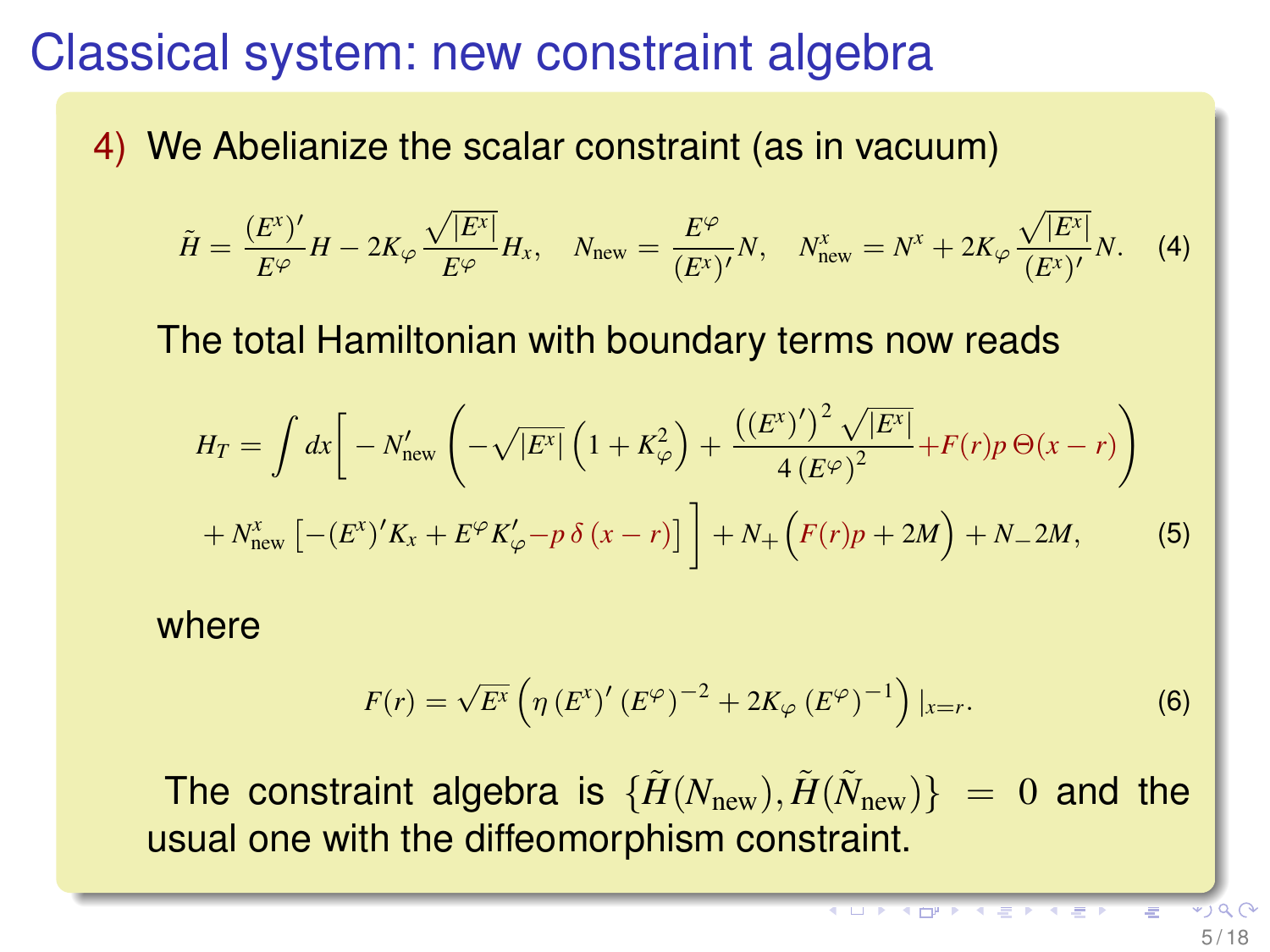#### Classical Dirac observables

2) We can identify two classical observables (in absence of a preexisting black hole): the mass (total ADM mass)

$$
m := F(r)p/2,\tag{7}
$$

and its conjugate variable

$$
V := \int_{r}^{\infty} dy \left( \frac{2}{F(y)} - \left[ \eta \left( 1 + 2m/y \right) \right] \right) + t - \eta \left[ r + 2m \ln(r/(2m)) \right].
$$
\n(8)

such that  ${m, V} = 1$ . It represents the Eddington–Finkelstein time of an ingoing/outgoing shell.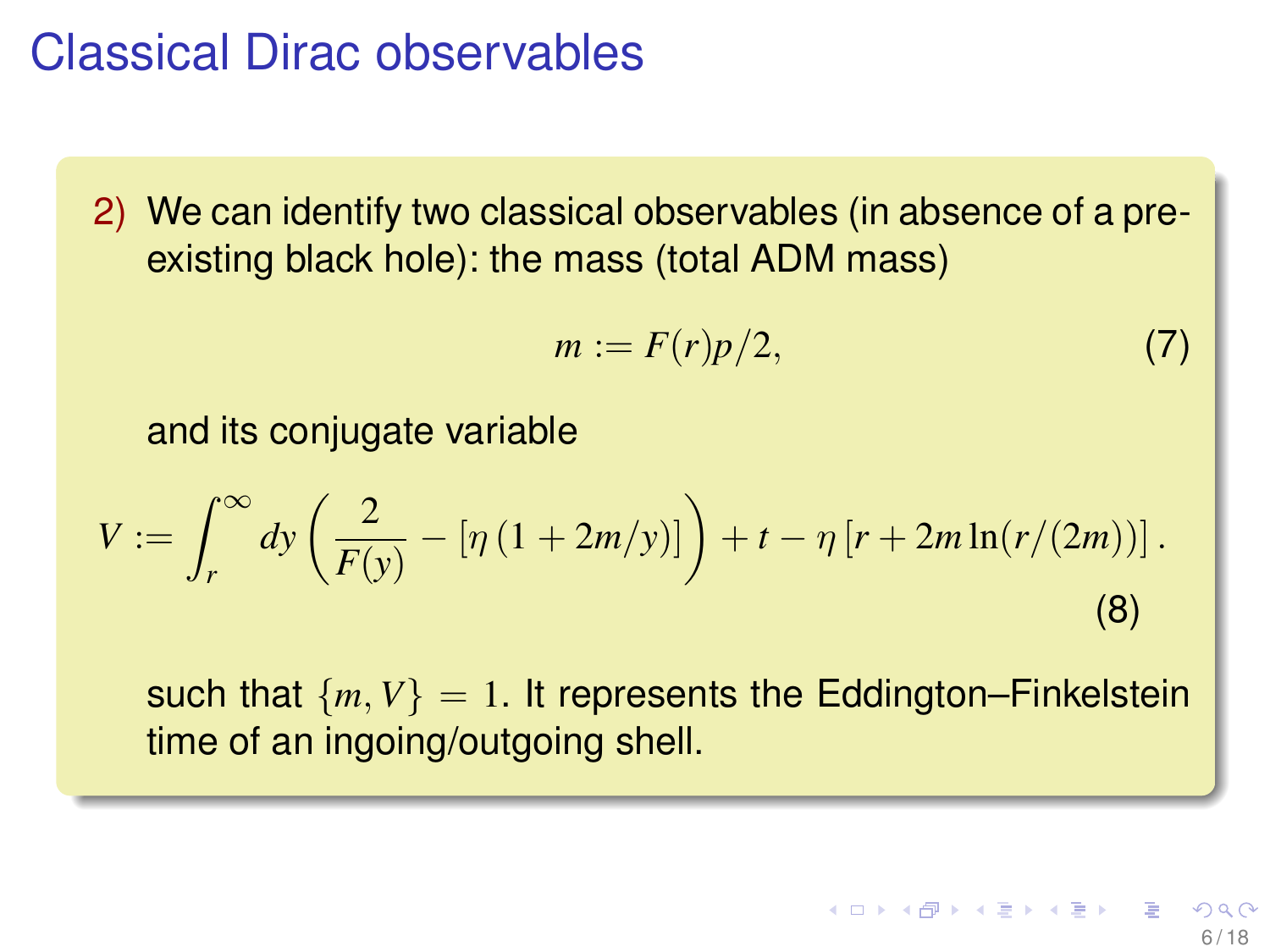#### Parametrized classical observables

- 1) We can promote phase space variables to parametrized observables as functions of gauge parameters and Dirac observables.
- 2) Let us introduce the gauge fixing condition  $K_\varphi = \frac{R_S[\Theta(x)-\Theta(-x)]}{\sqrt{|E^x|}\sqrt{1+\frac{R_S}{\sqrt{|E^x|}}}}$ ,

$$
R_S = 2m \Big[\Theta\left(x\right)\Theta\left(\sqrt{\left|E^x\right|} + (t-V)\right) + \Theta\left(-x\right)\Theta\left(\sqrt{\left|E^x\right|} - (t-V)\right)\Big].\hspace{1cm} (9)
$$

We obtain 
$$
N = \frac{1}{2}
$$
 and  $E^{\varphi} = \frac{(E^x)'}{2} \sqrt{1 + \frac{R_S}{\sqrt{|E^x|}}}$ .

3) At the classical level we can also consider  $E^x(x) = x^2$ , which  $y$ ields  $N^x = 0$ .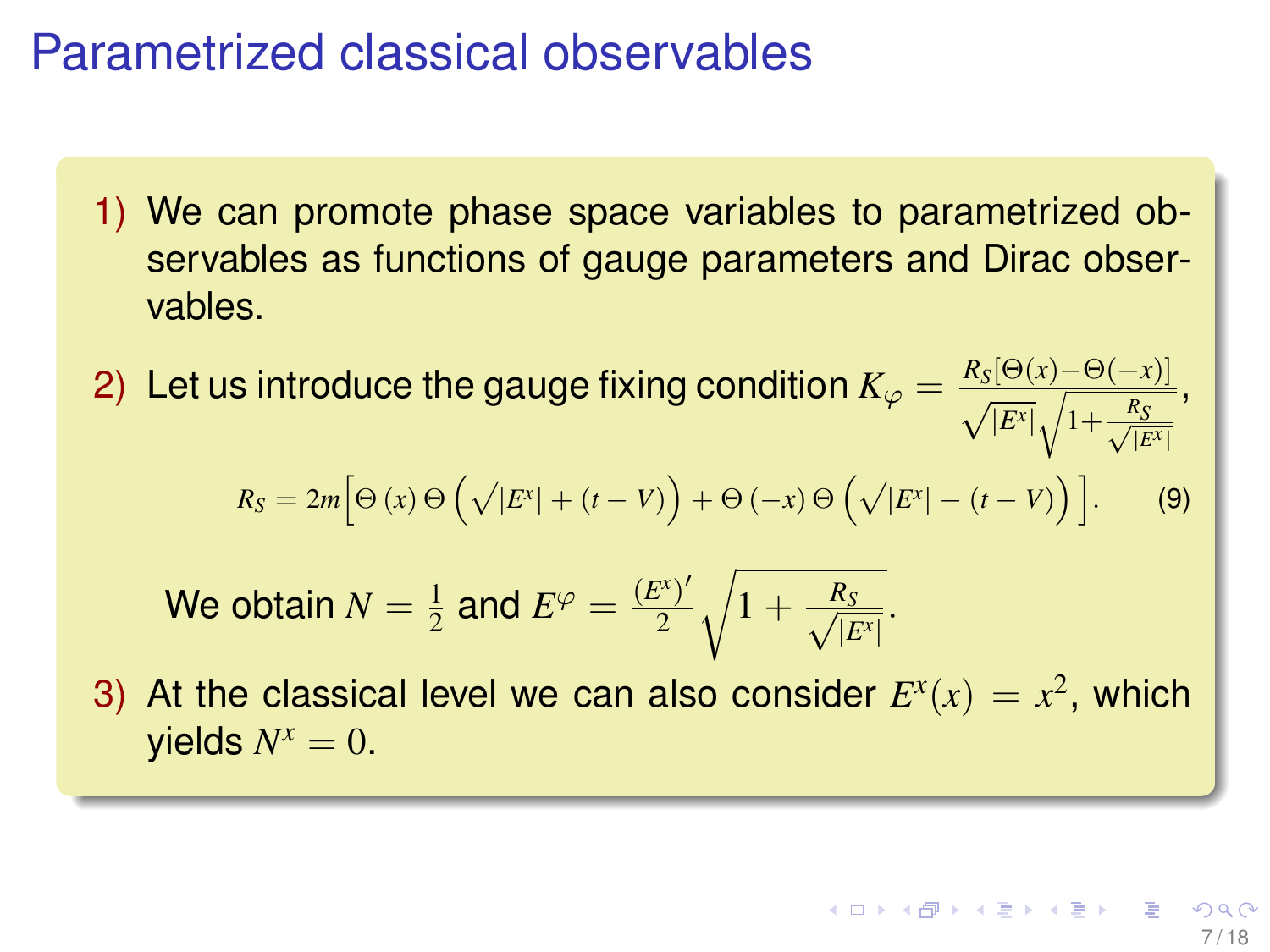#### Parametrized classical observables

4) We can now compute any metric component in terms of *x*, *t*, *m* and *V*.

$$
g_{tt} = 1 - \frac{R_S}{\sqrt{|E^x|}}, \quad g_{tx} = -\frac{R_S}{2} \frac{(E^x)'}{|E^x|} [\Theta(x) - \Theta(-x)],
$$
  

$$
g_{xx} = \frac{\left[ (E^x)'\right]^2}{4|E^x|} \left(1 + \frac{R_S}{\sqrt{|E^x|}}\right), \quad g_{\theta\theta} = E^x, \quad g_{\phi\phi} = E^x \sin^2 \theta.
$$
 (10)

5) And solving the EOMs of the shell (see Louko et al. 1998) we get the parametrized observable for the position of the (ingoing) shell.

$$
r = (V - t). \tag{11}
$$

6) The resulting spacetime in Eddington–Finkelstein coordinates is explicitly time-dependent since  $R_S = R_S(x, t)$  through Eq. (9).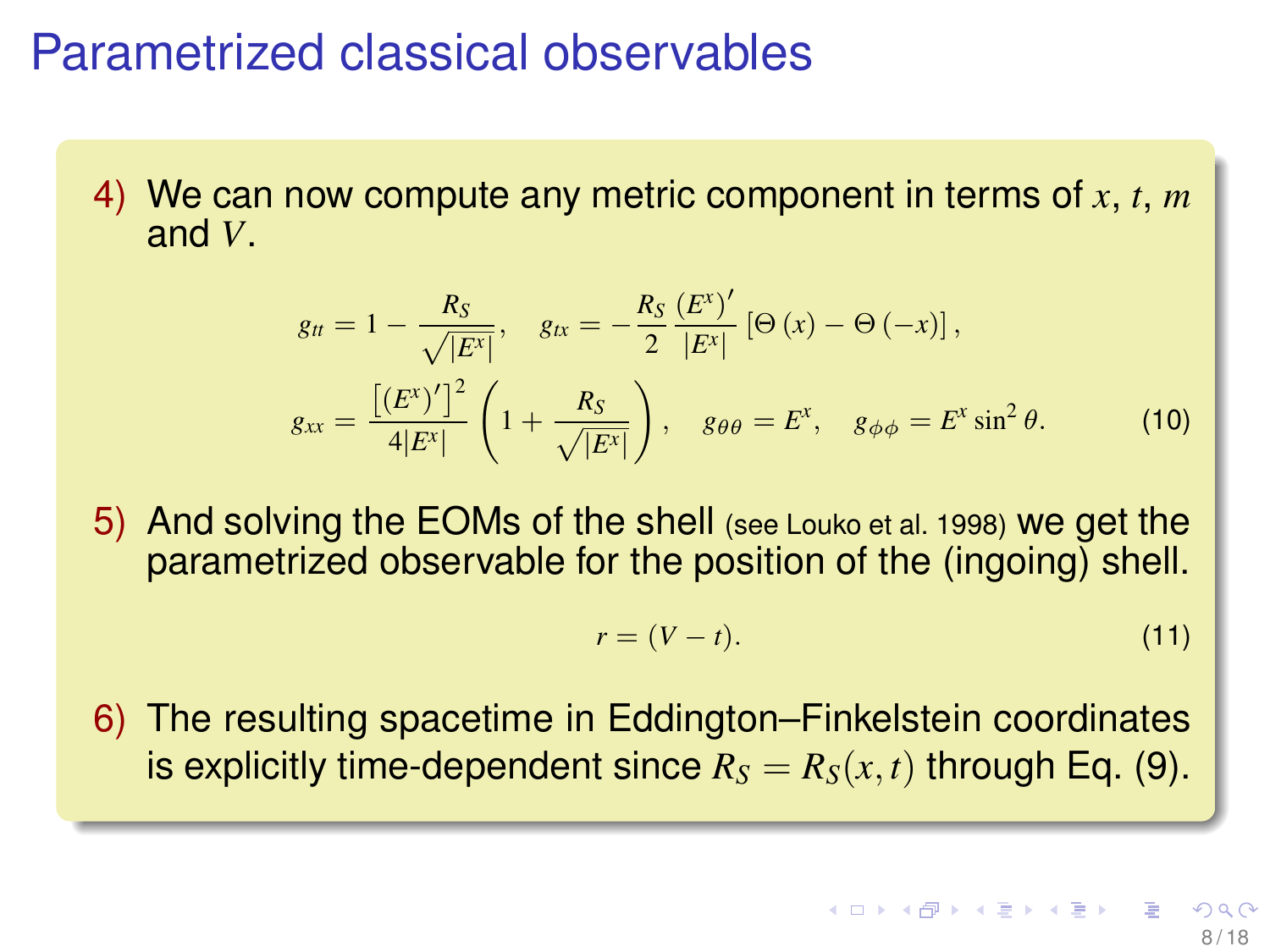## Kinematical Hilbert space

- 1) Sectors:
	- a) Spin networks

$$
\langle K_x, K_{\varphi}|g, \vec{k}, \vec{\mu} \rangle = \prod_{e_j \in g} \exp\left(i\frac{k_j}{2} \int_{e_j} dx K_x(x)\right) \prod_{v_j \in g} \exp\left(i\frac{\mu_j}{2} K_{\varphi}(x_j)\right), \qquad (12)
$$

 $k_j \in \mathbb{Z}$  is the valence associated with the edge  $e_j$ , and  $\mu_j \in \mathbb{R}$ the valence associated with the vertex *x<sup>j</sup>* .

- b) Matter  $\psi(r) := \langle r | \psi \rangle$ .
- 2) Kinematical Hilbert space:

$$
\mathcal{H}^g_{\text{kin}} = \left[ \bigotimes_j^n \ell_j^2 \otimes \ell_{\delta_j}^2 \right] \otimes L^2(\mathbb{R}, dr), \tag{13}
$$

with  $\mu_i = 2\rho_i(l_i + \delta_i)$  and  $\delta_i \neq 0, 1, 2$ . The inner product is

$$
\langle g, \vec{k}, \vec{\mu}, r | g', \vec{k}', \vec{\mu}', r' \rangle = \delta(r - r') \delta_{\vec{k}, \vec{k}'} \delta_{\vec{\mu}, \vec{\mu}'} \delta_{g, g'} . \qquad (14)
$$

9 / 18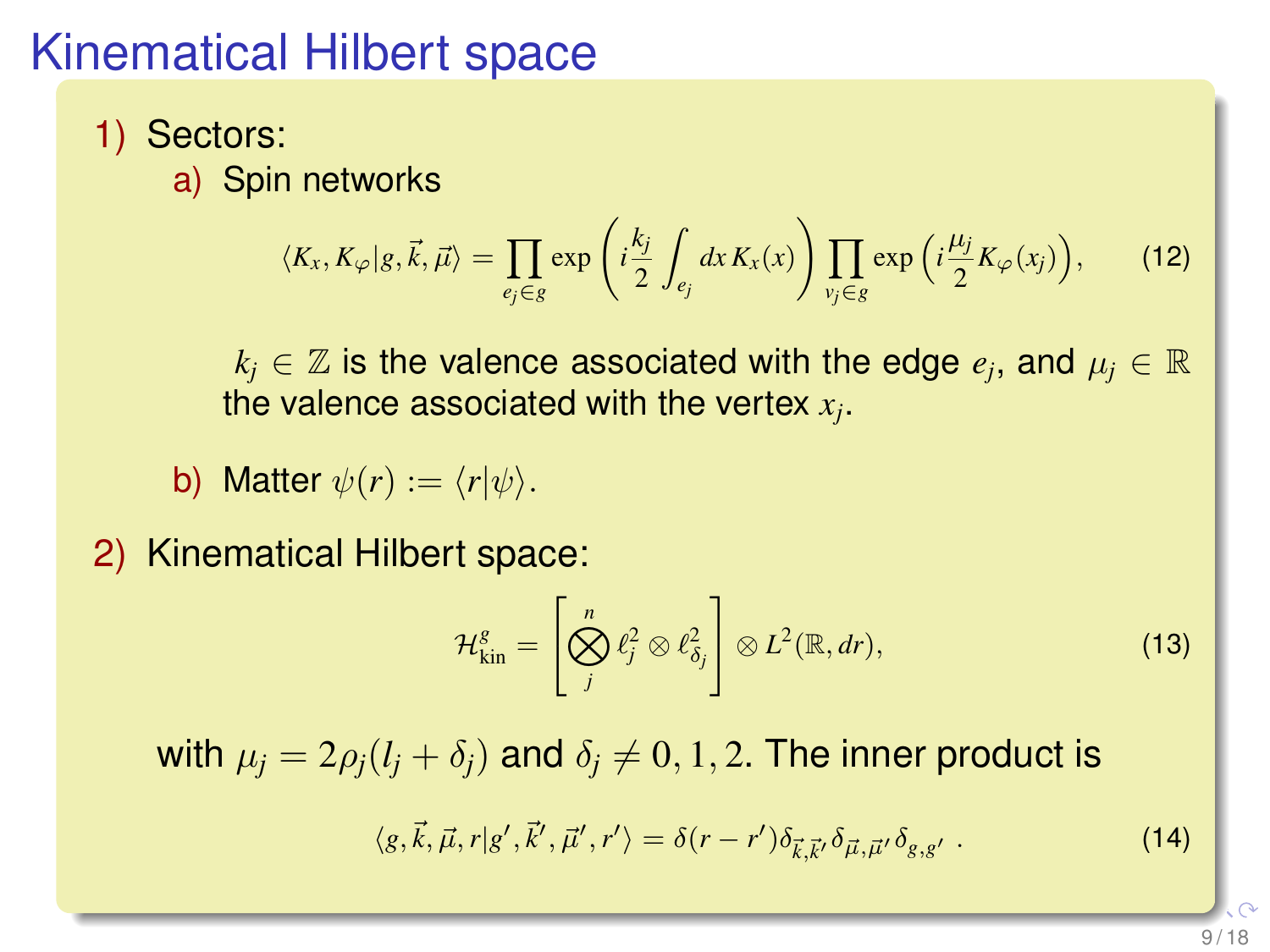#### Kinematical operators

3) Operator representation: position of the shell and triads

$$
\hat{r}|g,\vec{k},\vec{\mu},r\rangle = r|g,\vec{k},\vec{\mu},r\rangle, \quad \hat{p} = -i\partial_r, \n\hat{E}^x(x)|g,\vec{k},\vec{\mu},r\rangle = \ell_{\text{Pl}}^2 k_j |g,\vec{k},\vec{\mu},r\rangle, \n\hat{E}^\varphi(x)|g,\vec{k},\vec{\mu},r\rangle = \ell_{\text{Pl}}^2 \sum_{v_j \in g} \delta(x - x_j) \mu_j |g,\vec{k},\vec{\mu},r\rangle, \tag{15}
$$

4) Holonomies (of  $K_{\varphi}$ ) of length  $\rho(x)$ 

$$
\hat{N}_{\pm \rho_j}^{\varphi}(x)|\mu_j\rangle = |\mu_j \pm \rho_j\rangle, \quad x = x_j.
$$

 $\hat{N}^{\varphi}_{+}$  $\langle \varphi_{\pm \rho_j}(x)|\mu_j, \mu_{j+1}\rangle = |\mu_j, \pm \rho_j, \mu_{j+1}\rangle, \quad x_j < x < x_{j+1}.$ 

> イロメ イ部メ イ君メ イ君メー 10 / 18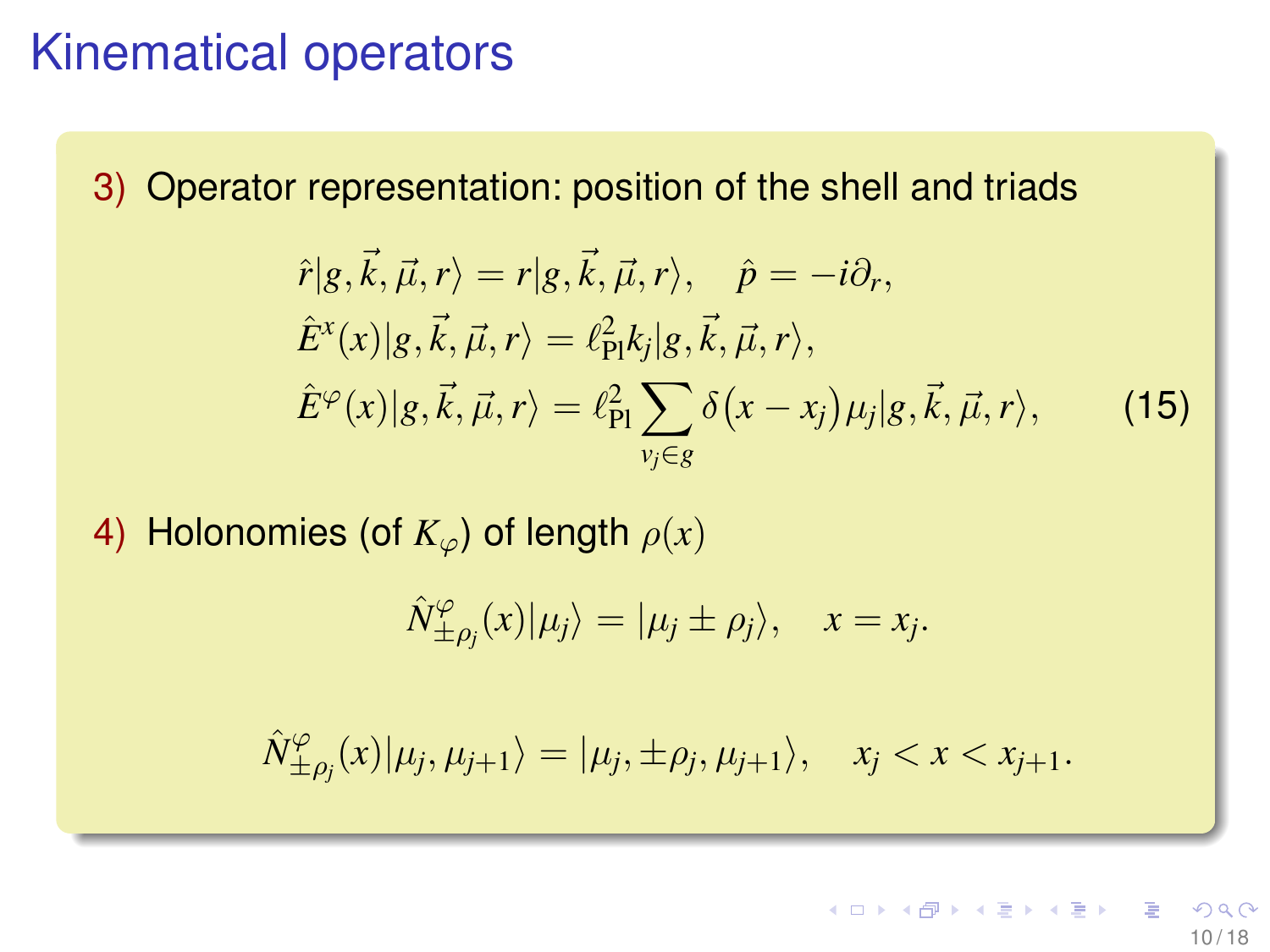#### Representation of the scalar constraint

The scalar constraint will defined on the lattice

$$
\hat{H}(x_j) := \mathbf{H}_j^g + \frac{1}{2} \sum_i \mathbf{F}_i(\boldsymbol{\theta}_j \mathbf{X}_i + \mathbf{X}_i \boldsymbol{\theta}_j),
$$
\n(16)

such that the spacing of the vertices is  $\epsilon_j = x_{j+1} - x_j,$ 

$$
\mathbf{H}_{j}^{\text{g}} = \hat{b}_{j} \left( -1 - \widehat{K_{\varphi}^{2}}(x_{j}) + \hat{a}_{j}^{2} \widehat{[1/E^{\varphi}]}^{2}(x_{j}) \right), \quad \mathbf{F}_{j} = 2 \epsilon_{j}^{-1} \hat{b}_{j} \left( \hat{a}_{j} \widehat{[1/E^{\varphi}]}^{2}(x_{j}) + \widehat{[K_{\varphi}/E^{\varphi}]}(x_{j}) \right). \tag{17}
$$

The quantum algebra close if a)  $[\mathbf{H}_i^{\text{g}}]$  $\left[ \begin{matrix} {\mathbf g} \cr i \end{matrix} , {\mathbf F}_j \right] = i\hbar {\mathbf F}^2_i \delta_{i,j},$  which involves

$$
[\widehat{K_{\varphi}^{2}}(x_{i}),[\widehat{1/E^{\varphi}}]^{2}(x_{j})] = -2i\hbar\delta_{ij}\left([\widehat{1/E^{\varphi}}]^{2}(x_{i})[\widehat{K_{\varphi}/E^{\varphi}}](x_{i}) + [\widehat{K_{\varphi}/E^{\varphi}}](x_{i})[\widehat{1/E^{\varphi}}]^{2}(x_{i})\right),
$$

$$
[\widehat{K_{\varphi}^{2}}(x_{i}),[\widehat{K_{\varphi}/E^{\varphi}}](x_{j})] = -2i\hbar\delta_{ij}\left([\widehat{K_{\varphi}/E^{\varphi}}](x_{i})\right)^{2},
$$

$$
[[\widehat{1/E^{\varphi}}]^{2}(x_{i}),[\widehat{K_{\varphi}/E^{\varphi}}](x_{j})] = -2i\hbar\delta_{ij}\left([\widehat{1/E^{\varphi}}]^{2}(x_{i})\right)^{2},
$$
(18)

 $\left\langle \bm{\lambda} \right\rangle \left[ \bm{\theta}_i, \mathbf{X}_j \right] = -i \delta_{ij} \bm{\delta}_j, \left[ \bm{\theta}_i, \bm{\theta}_j \right] = 0 = \left[ \bm{\theta}_i, \bm{\delta}_j \right], \, \bm{\delta}_i \bm{\delta}_j = \delta_{ij} \bm{\delta}_i, \, (\bm{\delta}_j \mathbf{X}_i + \mathbf{X}_i \bm{\delta}_j) = 2 \delta_{ij} \mathbf{X}_i.$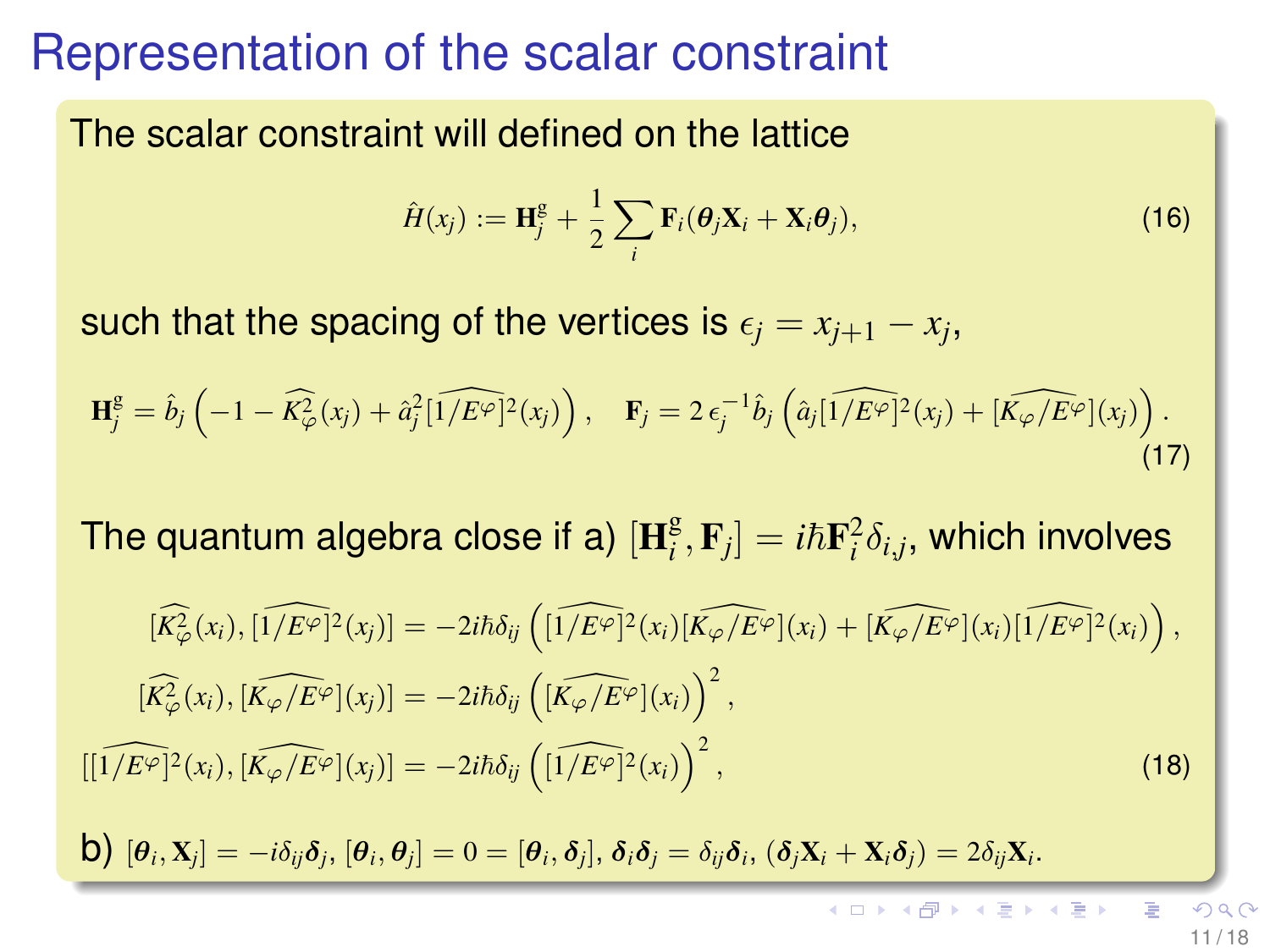#### Representation of the scalar constraint

They can all be written in terms of the elementary operators,

$$
\widehat{K_{\varphi}^{2}}(x_{j}) = \frac{\sin(\widehat{\rho K_{\varphi}(x_{j})})}{\rho} \widehat{E}^{\varphi}(x_{j}) \frac{\sin(\widehat{\rho K_{\varphi}(x_{j})})}{\rho} \widehat{E}^{\varphi}(x_{j})^{-1},
$$
\n
$$
[\widehat{K_{\varphi}/E^{\varphi}}](x_{j}) = \frac{\sin(\widehat{\rho K_{\varphi}(x_{j})})}{\rho} \cos(\widehat{\rho K_{\varphi}(x_{j})}) \widehat{E}^{\varphi}(x_{j})^{-1},
$$
\n
$$
[\widehat{1/E^{\varphi}}]^{2}(x_{j}) = \cos(\widehat{\rho K_{\varphi}(x_{j})}) \widehat{E}^{\varphi}(x_{j})^{-1} \cos(\widehat{\rho K_{\varphi}(x_{j})}) \widehat{E}^{\varphi}(x_{j})^{-1},
$$
\n
$$
\widehat{a}_{j} = \frac{\eta}{2\epsilon_{j}} (\widehat{E}^{x}(x_{j}) - \widehat{E}^{x}(x_{j-1})) , \quad \widehat{b}_{n} = \sqrt{|\widehat{E}^{x}(x_{j})|}.
$$
\n(19)

as well as  $\theta_i$  and  $\mathbf{X}_i$  are operators on  $\psi(r)$  defined as

$$
\theta_j \psi(r) := \int_0^{\epsilon_j} d\epsilon \Theta(x_j + \epsilon - r) \psi(r),
$$
  
\n
$$
\mathbf{X}_j := \frac{1}{2} (\delta_j \hat{p} + \hat{p} \delta_j), \quad \delta_j \psi(r) := \int_0^{\epsilon_j} d\epsilon \delta(x_j + \epsilon - r) \psi(r),
$$
\n(20)

 $\left\{ \begin{array}{ccc} 1 & 0 & 0 \\ 0 & 1 & 0 \end{array} \right. \times \left\{ \begin{array}{ccc} 0 & 0 & 0 \\ 0 & 0 & 0 \end{array} \right. \times \left\{ \begin{array}{ccc} 0 & 0 & 0 \\ 0 & 0 & 0 \end{array} \right.$ 12 / 18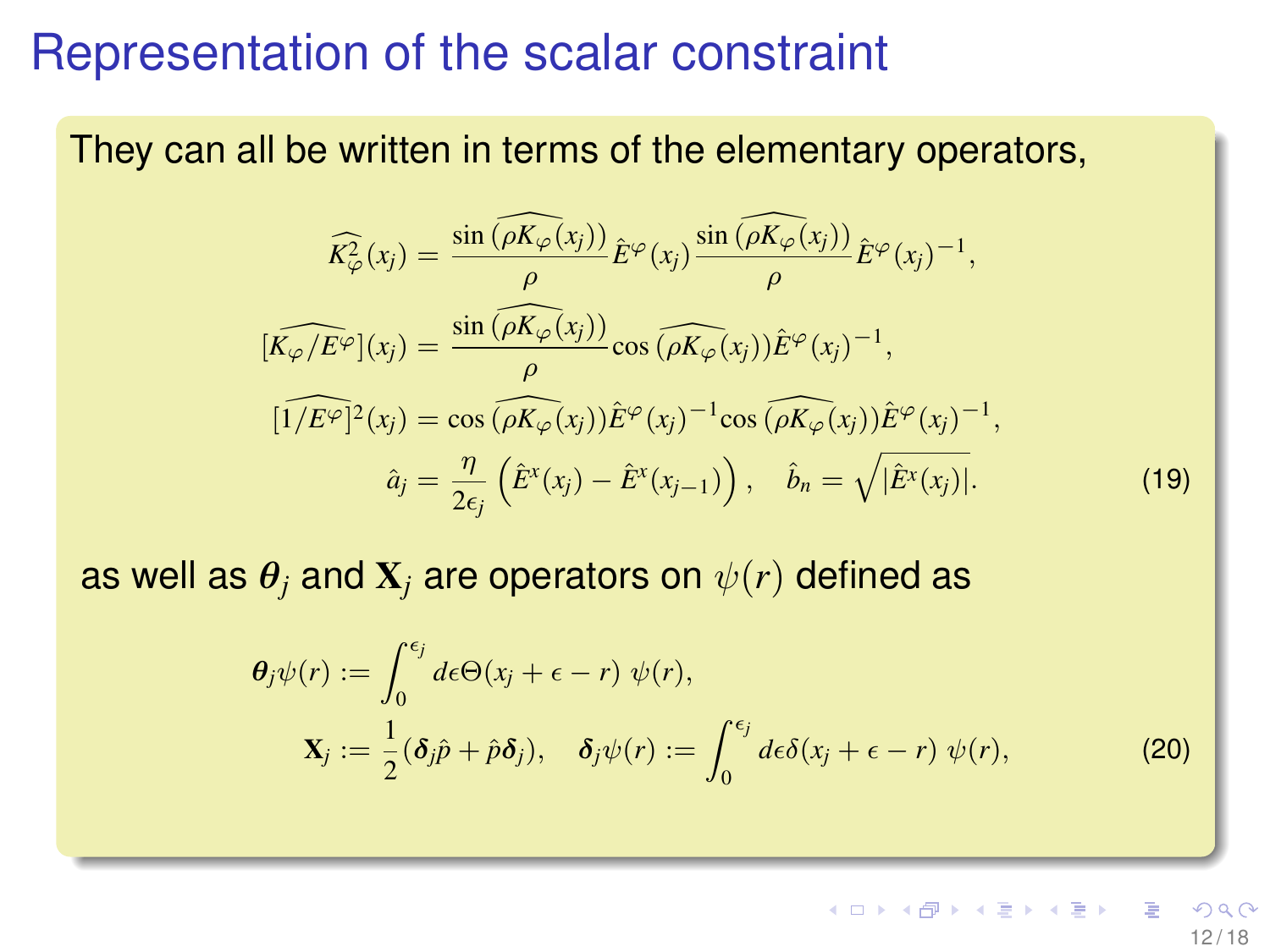#### Quantum observables

1) Observables: the model is characterized by the mass of the shell  $\hat{m} = F_p/2$  and its conjugated momentum  $\hat{V}$ . In the case of diffeo invariant states, there should also be the observable (with no analogue classical Dirac obs.)

$$
\hat{O}(z)|\Psi_{\text{phys}}\rangle = \ell_{\text{Pl}}^2 k_{\text{Int}(z\nu)}|\Psi_{\text{phys}}\rangle, \quad z \in [-1, 1], \quad n = 2\nu + 1. \tag{21}
$$

2) Parametrized observables: For the parameter functions *z*(*x*) :  $x \rightarrow [-1, 1]$  and  $\mathcal{K}_{\varphi}(x, t)$ 

$$
\hat{E}^{x}(x)|\Psi_{\text{phys}}\rangle = \ell_{\text{PI}}^{2} k_{\text{Int}\left(z(x)v\right)}|\Psi_{\text{phys}}\rangle,\tag{22}
$$

$$
\left(\hat{E}^{x}(x)\right)'|\Psi_{\text{phys}}\rangle = \ell_{\text{Pl}}^{2}\left(k_{\text{Int}\left(z(x)v\right)} - k_{\text{Int}\left(z(x)v-1\right)}\right)|\Psi_{\text{phys}}\rangle. \tag{23}
$$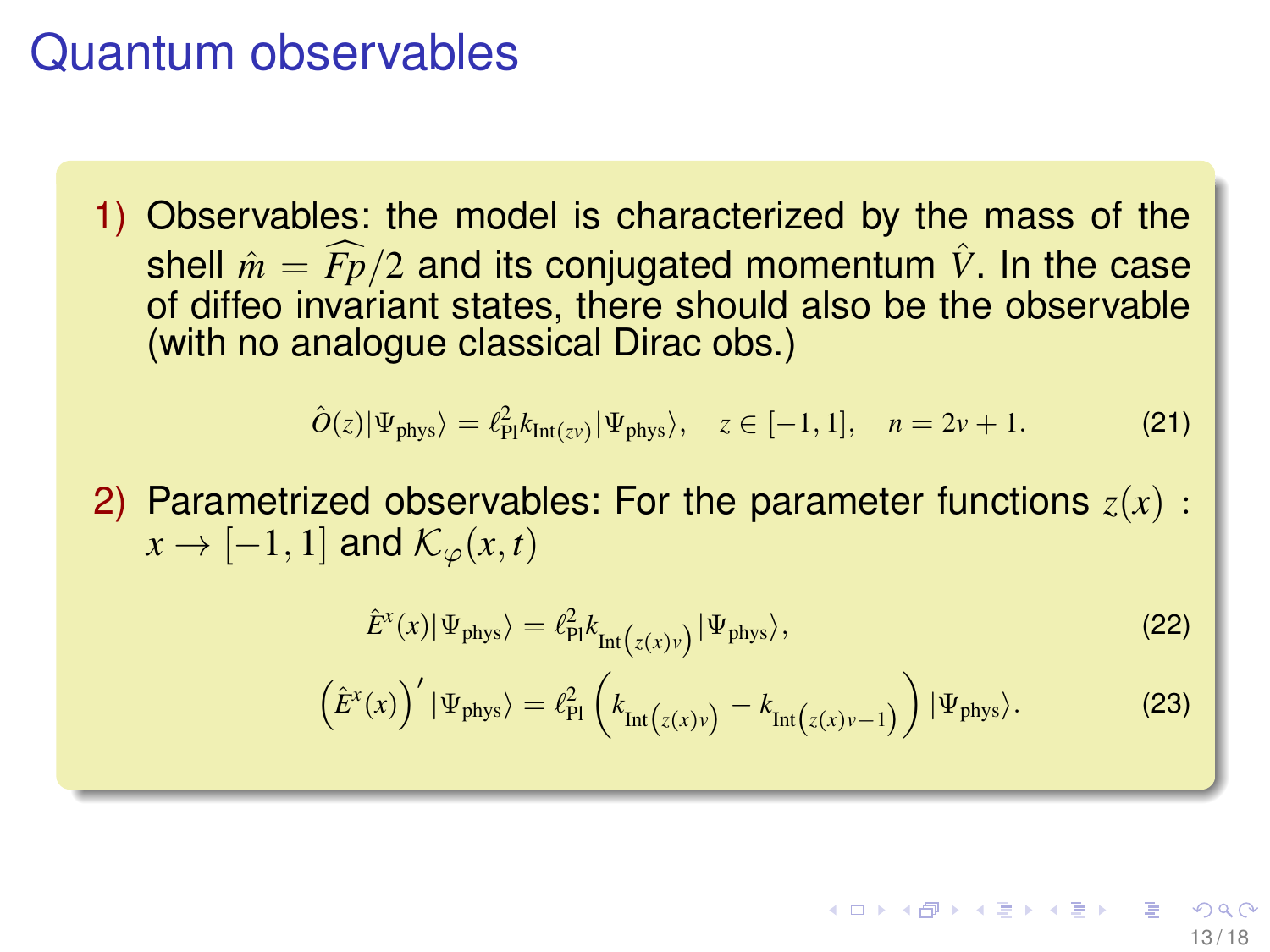#### Quantum observables

3) Metric components in Eddington–Finkelstein coordinates take the form

$$
\hat{g}_{tt}(t,x) = 1 - \frac{\hat{R}_S(t,x)}{\sqrt{|\hat{E}^X(x)|}}, \quad g_{tx}(t,x) = -\frac{\hat{R}_S(t,x)}{2} \frac{(\hat{E}^X(x))'}{|\hat{E}^X(x)|} [\Theta(x) - \Theta(-x)],
$$

$$
\hat{g}_{xx} = \frac{\left[\left(\hat{E}^X(x)\right)'\right]^2}{4|\hat{E}^X(x)|} \left(1 + \frac{\hat{R}_S(t,x)}{\sqrt{|\hat{E}^X(x)|}}\right), \quad \hat{g}_{\theta\theta}(t,x) = |\hat{E}^X(x)| = \frac{\hat{g}_{\phi\phi}(t,x)}{\sin^2\theta}.
$$
(24)

with the time-dependent Schwarzschild radius

$$
\hat{R}_S(t,x) =: 2\hat{m} \Big[ \Theta\left(x\right) \Theta\left(\sqrt{|\hat{E}^x(x)|} + (t - \hat{V})\right) + \Theta\left(-x\right) \Theta\left(\sqrt{|\hat{E}^x(x)|} - (t - \hat{V})\right) \Big];\tag{25}
$$

(symmetrization :: is required) and the position of the shell

$$
\hat{r} = \hat{V} - t. \tag{26}
$$

14 / 18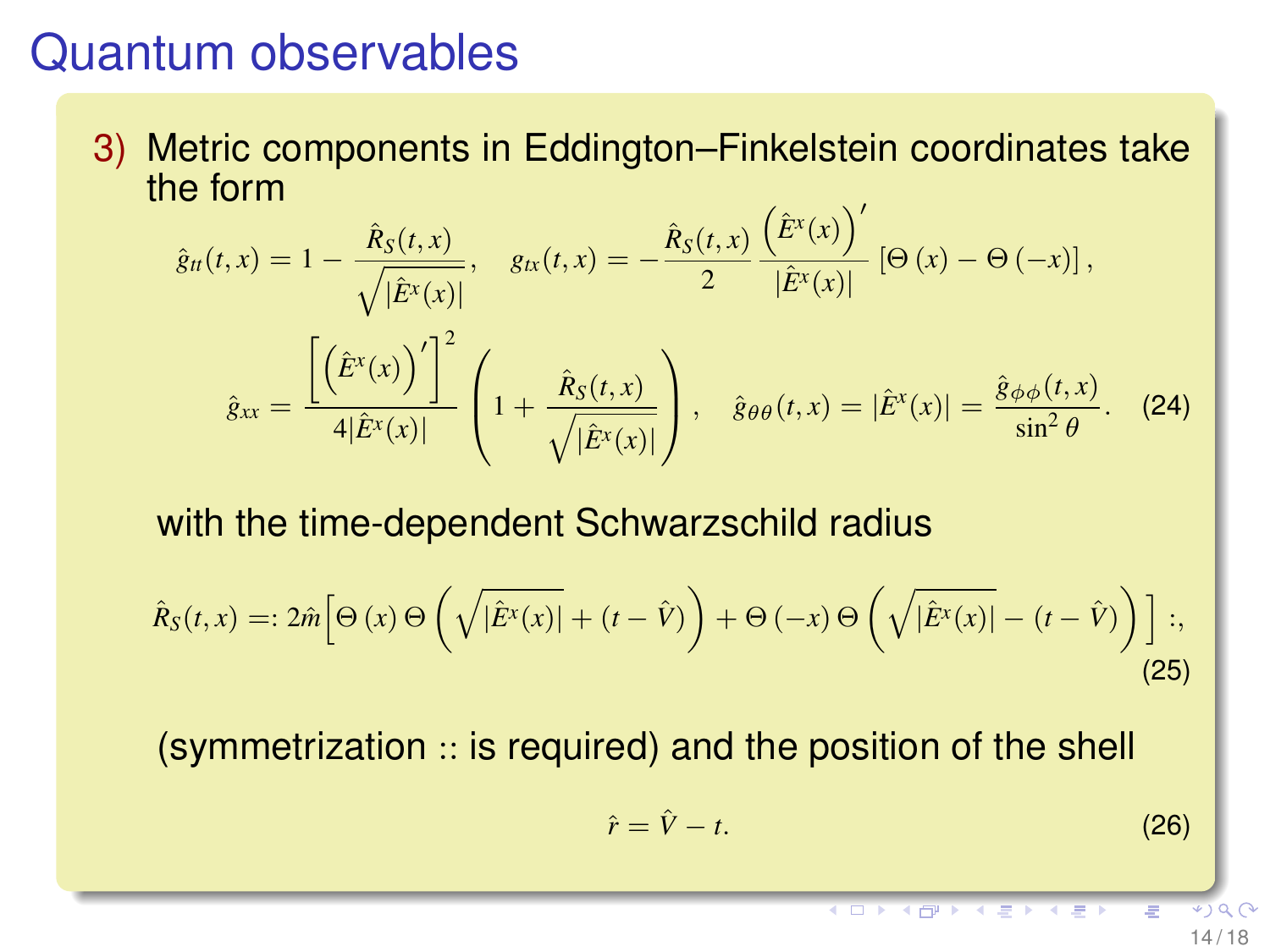## Singularity resolution

We lack a selfadioint representation in the polymer space of  $\hat{m}$ and  $\hat{V}$ . However, we still can adopt a standard representation for  $[\hat{m}, \hat{V}] = i\hbar$  (semi reduced phase space quantization):

$$
\langle \vec{k}, m | \vec{k}', m' \rangle = \delta_{\vec{k}, \vec{k}'} \delta(m - m'). \tag{27}
$$

1) Let us choose a state with radial positions  $x_i \in [-L, L]$  where  $L = \Delta (v + 1)$  such that  $\Delta \geq \ell_{\text{Pl}}^2 / x_r$ . We choose  $x_i = (i + 1)\Delta$ if  $i \geq 0$ . Then we have that  $z(x_i) = x_i/L$  and  $k_i = \text{Int}(x_i^2/\ell_{\text{Pl}}^2)$ . Also that  $(E^x(x_i))' \sim (2i + 1) \Delta$ . At  $(E^x(x_0))' \sim (k_0 - k_{-1}) = 2\Delta$ . If *i* < 0 then  $x_i = i\Delta$  and  $k_i = -\text{Int}(x_i^2/\ell_{\text{Pl}}^2)$ .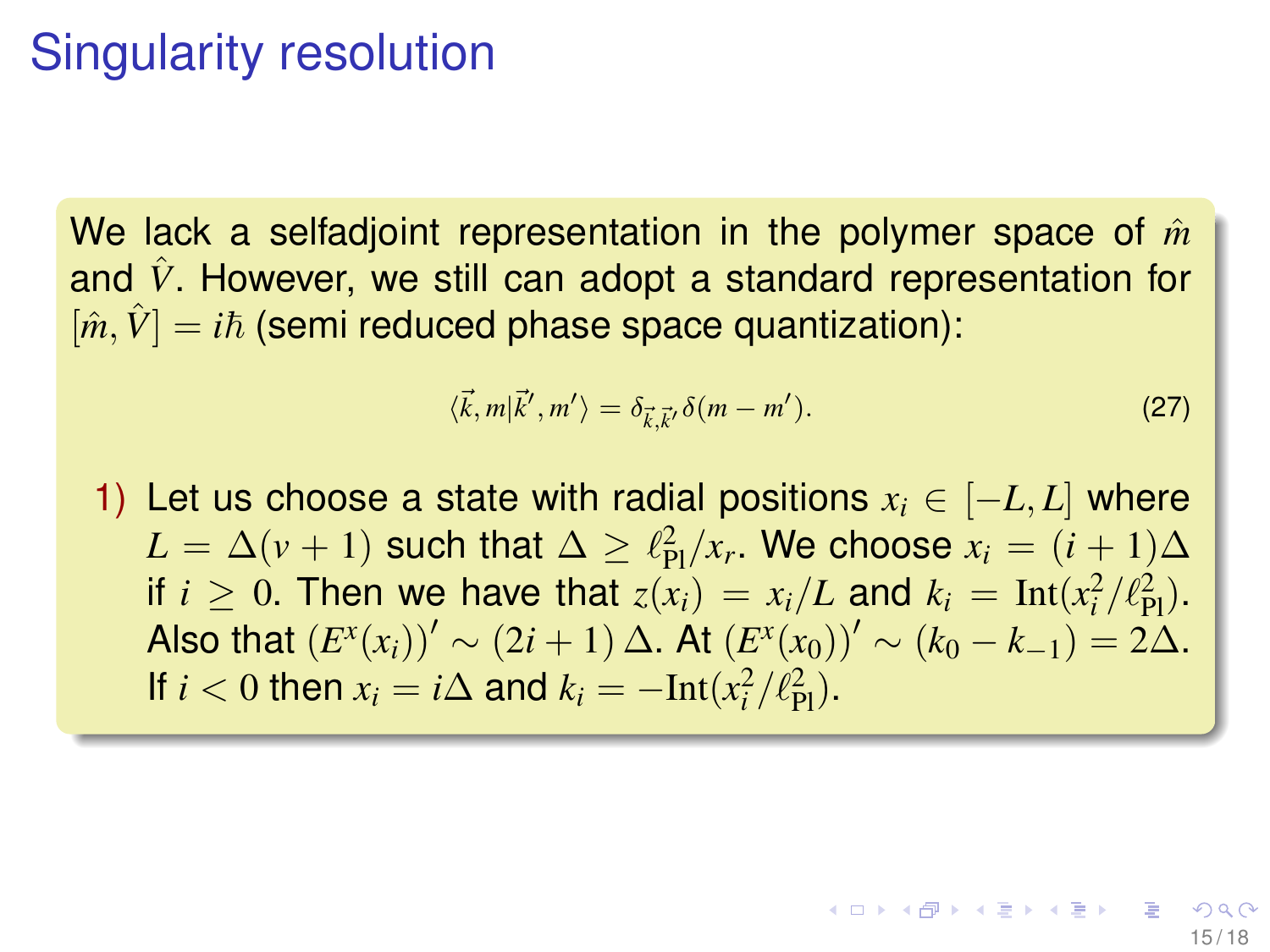# Singularity resolution

- 2) With these assumptions the result of the quantum construction is essentially a discretization of the above classical expressions of the metric on a lattice determined by a given spin network.
- 3) Away from the high quantum regime we would recover smooth geometries (even more if superpositions of  $m$  and  $\vec{k}$  are considered). At the deep quantum regime the geometry would not be smooth but regular (the singularity can be resolved as in the vacuum case).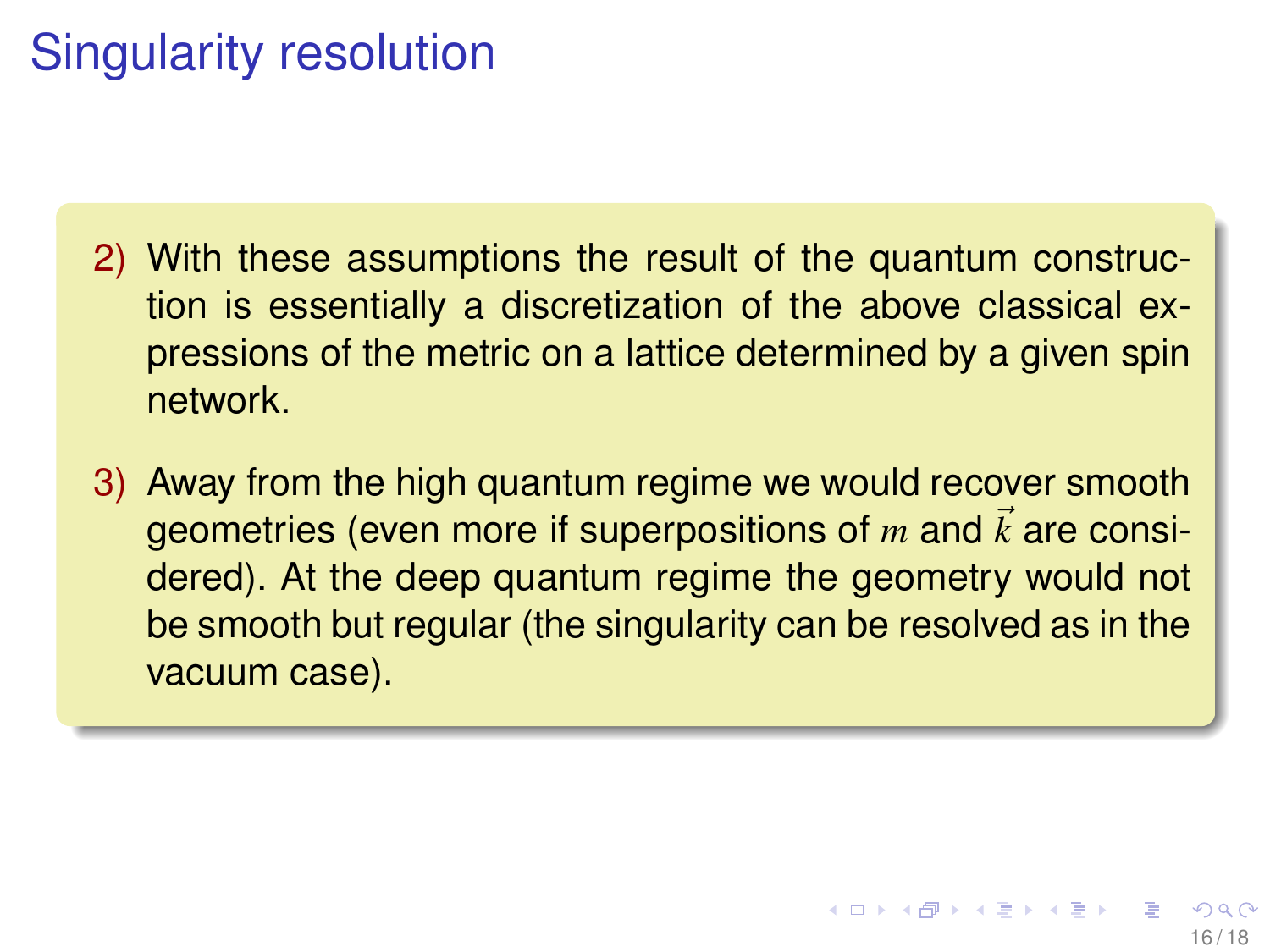## **Conclusions**

- 1) We have provided a quantum scalar constraint compatible with the Dirac quantization approach (formally).
- 2) We do not know yet the solutions to the constraints in closed form.
- 3) We are able to construct parametrized Dirac observables. Among them we provide the metric components.
- 4) We do not know yet a selfadjoint loop representation of some of the basic observables of the model.
- 5) But, assuming a standard one, we can complete the quantization and explain the way the singularity is resolved. We can also construct semiclassical geometries with a fundamental discretization where quantum gravity effects emerge at the high curvature regime.